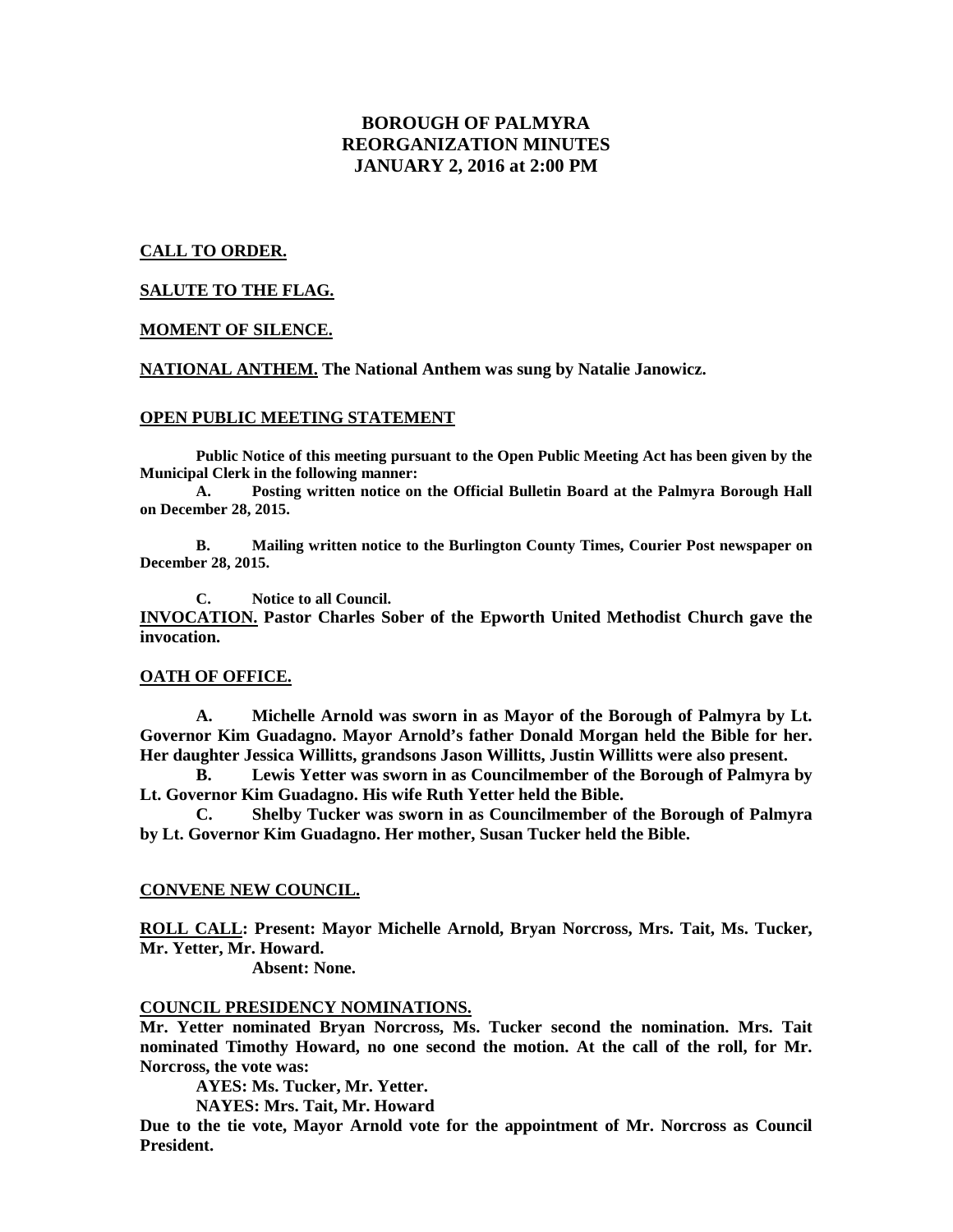**INTRODUCTION OF DIGNITARIES AND COMMENTS. Mayor Arnold introduced Lt. Governor Kim Guadagno, Assemblyman Troy Singleton, Superintendent Brian McBride of Palmyra Schools, Judge Amy Belgard, Former Councilmembers, Harold Norcross, Robert Leather, Frank Cosky.** 

**Lt. Governor Guadagno commented that two weeks ago she had attend a funeral of a Police Officer. Officers give their life to protect the public and have the right to do things such as the reorganization of governments. Lt. Governor Guadagno discussed that the Military and Police Personnel work and give of themselves so that people have the ability to freely talk and serve. Lt. Governor Guadagno thanked the Mayor and Council for the honor of administering the oaths.** 

**Assemblyman Singleton congratulated the new Mayor and members of council and that it is an honor to be here. Assemblyman Singleton discussed that he has a favorite saying that is Elections are partisan, but Government is a partnership. Assemblyman Singleton explained that he is honored to be a resident of Palmyra and that the Mayor and Council are the bosses, but need the people to stay active and present their ideas.** 

**PRESENTATION BY SUPERINTENDENT OF SCHOOLS AND COMMENTS BY STUDENT JOHN KAY- Superintendent McBride welcomed Lt. Governor Guadagno to Palmyra. Mr. McBride congratulated Mayor Arnold, Ms. Tucker and Mr. Yetter. Superintendent McBride discussed that the school board is welcome to any agreements between the school and the Borough. The five (5) year Strategic Plan has been prepared and it will help prepare the students for the 21st Century. Superintendent McBride wished everyone a Happy 2016.** 

**John Kay-Student Council President at Palmyra High School commented that it is exciting to see new faces and that he is looking to make a mark on the school and the Borough. The School's mark and reputation affect the Borough taxes. People look at the school ratings when deciding where to live and raise their children. Mr. Kay congratulated Mayor Arnold and the new members of Borough Council.** 

**STATE OF THE BOROUGH ADDRESS - Mayor Arnold looked back at the 2015 year. The finances are on solid ground and there is adequate surplus. The sewer plant project is on track and rates for commercial properties were adjusted. The police department has two new officers and a grant for body cameras. The police department also participates in Coffee with a COP. The fire department has full support of council and is completely volunteer. The Route 73 redevelopment is moving along. The Borough hired a code enforcement officer, Richard Dreby. Palmyra Harbour Main Drive will now be plowed by the Borough for a savings. Borough Hall has new handicapped access for the front doors. Mayor Arnold discussed that 2016 will be the year of change. There will be thoughtful spending, good business and that she is dedicate to a citizens action program with Chief Pearlman. There will be more interaction with residents and visitors to the Borough. Mayor Arnold discussed that all of the sections, the Borough, Burlington County Bridge Commission and Department of Environmental Protection will come together for the redevelopment of Route 73 South. There will need to be cooperation among many groups. Mayor Arnold requested that anyone wishing to have access to a newsletter or updated Borough information, give the Borough their email address. She would like to have laptops and cellphones purchased for council for Borough business, instead of using their own devices. This will allow information to be more streamline and be more cost efficient. The cellphones will allow residents to call councilmembers directly. Mayor Arnold explained that public events will not be handled by council but by a committee of volunteers. This will give more opportunity for activities and more residents and businesses can get involved.**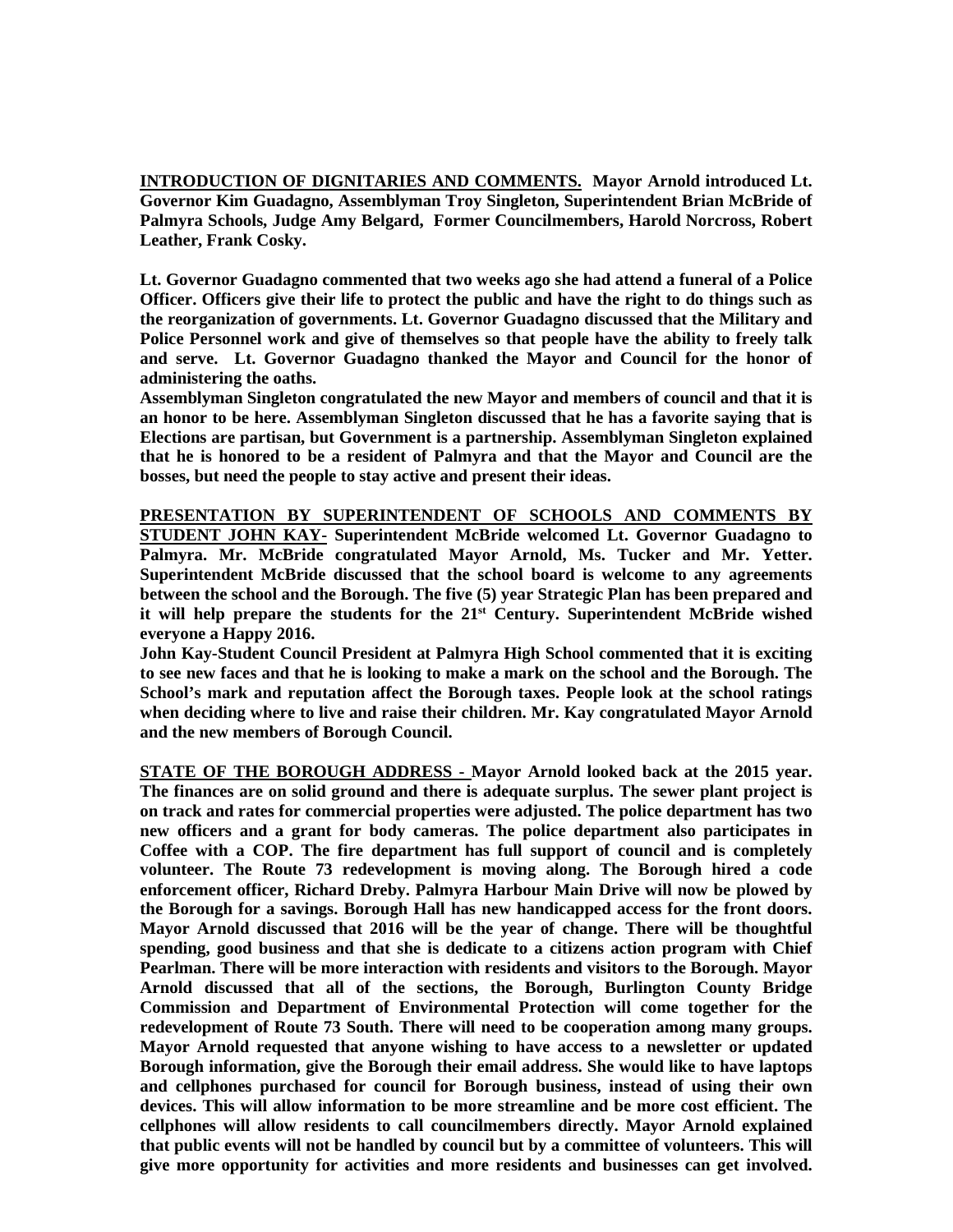**The community garden behind Borough Hall will be brought back to life. Mayor Arnold discussed that she is committed to the Mayor's Wellness Campaign sponsored by the state for all employees and residents. Mayor Arnold will have the agenda posted earlier and more detail. There will be two public portions, one for agenda items only and one for general comments. A community spotlight section will also be added for anyone to announce their upcoming events. Mayor Arnold discussed that all council committees will meet once a month and record attendance and date with minutes. The business district needs improvement with a joint effort with Riverton. The Bridge Commission will also need to be involved with improvements to Broad Street. She will be very pro-active and will have one day a month at various times for residents to meet with her at Borough Hall. Mayor Arnold discussed that all comments and ideas are welcome. Everyone should be a reflection of their selves, give love, and want honesty and respect.** 

# **NEW BUSINESS-Council Committee Appointments for 2016.**

**ADMIN & FINANCE: Mayor Michelle Arnold. COMMUNICATIONS: Mayor Michelle Arnold, Mr. Norcross. CONSTRUCTION: vacant, Ms. Tucker. PUBLIC BUILDINGS: Ms. Tucker, Mr. Howard, Mrs. Tait. PUBLIC WORKS/SEWER: Mr. Yetter, Mr. Howard, vacant. PARKS & PLAYGROUNDS: Mrs. Tait, Mr. Yetter, vacant. YOUTH & RECREATION: Mr. Howard, Mr. Norcross, Mrs. Tait. NEGOTIATONS: Mayor Michelle Arnold. BUSINESS COMMUNITY & DEVELOPMENT: Mr. Norcross, Mayor Michelle Arnold, Mr. Yetter. STUDENT AFFAIRS: Giovanni Gravano. LIASONS: LAND USE BOARD-Mr. Yetter. HOMEOWNERS ASSOC-Mayor Michelle Arnold. SHADE TREE-Mr. Howard. BOARD OF EDUCATION- Mr. Norcross.** 

| <b>Mayor's Annual Appointments</b>   |     |
|--------------------------------------|-----|
| <b>Borough Administrator</b>         | Jol |
| <b>Assistant to Administrator/</b>   |     |
| <b>Deputy Registrar/Deputy Clerk</b> | Mε  |
| <b>Tax Search Officer</b>            | Ta  |
| <b>Municipal Lien Search Officer</b> | Ba  |
| <b>Police Clerk</b>                  | Re  |
| <b>Fire Chief</b>                    | Rio |
| <b>Deputy Fire Chief</b>             | Ho  |
| 1 <sup>st</sup> Battalion Chief      | Wi  |
| 2 <sup>nd</sup> Battalion Chief      | All |
| <b>Police Matron</b>                 | Ge  |

# **bo** Gural

**Depute Nagle Tax Search Officer Tanyika Johns**  rbara A. Sheipe **Policial Montgomery First Chard Dreby** *<u>Ward Roun</u>* **illiam Conley** l**an Zimmerman Praldine Bright**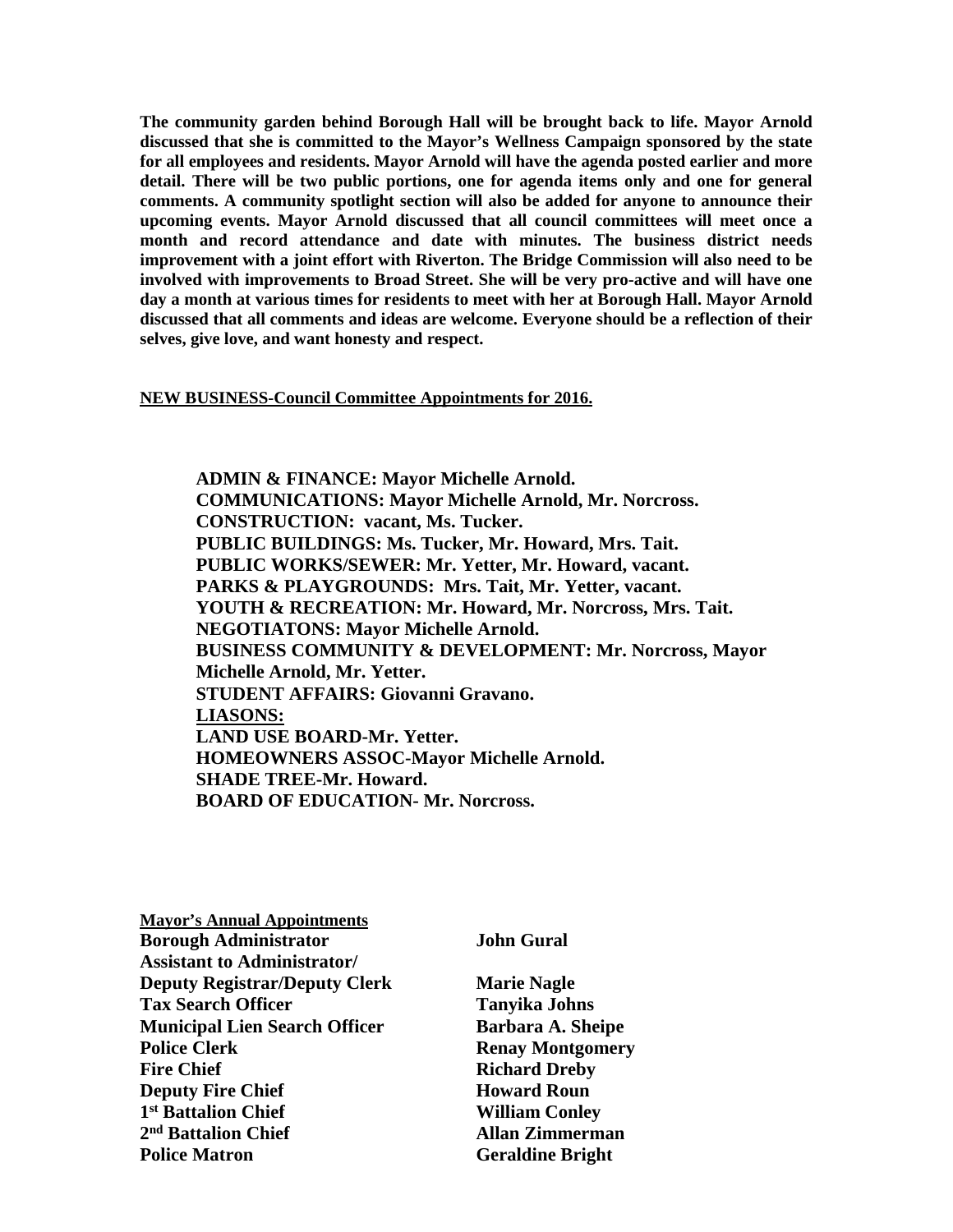**1 st Deputy Emergency Mgmt. Tracy Kilmer 2 nd Deputy Emergency Mgmt. Howard Norcross 3 rd Deputy Emergency Mgmt. John Skowronski** 

**Notice of Annual Council Meetings. Mayor Michelle Arnold announced that the meetings will be on first and third Mondays except where there is a Monday holiday, they will now start at 7pm. The official list will be published in the local newspaper.** 

**PUBLIC PORTION- This public portion is for matters listed on the agenda only. Please state your name and address for the record. An opportunity for the public to comment on other matters is listed later in the agenda. President Norcross made a motion to open the meeting to the public for matters listed on the agenda, Mr. Yetter second the motion. All members present voted in favor of the motion.** 

**Billy Genstein-discussed that he was happy to be at the meeting and good luck.** 

**No one else wishing to be heard, Mr. Yetter made a motion to close the public portion, Mr. Howard second the motion. All members present voted in favor of the motion.** 

# **RESOLUTIONS**

**Consent Agenda- Resolution 2016-1 to Resolution 2016-45 will be enacted as a single motion; if any resolution needs additional discussion it will be removed from the consent agenda and voted on separately. President Norcross requested that Resolution 2016-7 be pulled from the consent agenda. Mayor Arnold read the titles into the record. Mayor Arnold explained that they are looking for new partners to build a strong team and are thankful for the past professionals. Mr. Yetter made a motion to approve the consent agenda, Mr. Howard second the motion. At the call of the roll, the vote was:** 

> **AYES: President Norcross, Ms. Tucker, Mrs. Tait, Mr. Yetter, Mr. Howard. NAYES: None.**

- **A. Resolution 2016-1, Resolution To Confirm Mayor Michelle Arnold's Appointments.**
- **B. Resolution 2016-2, Resolution Authorizing The Appointment Of Robert Nehila, Bowman and Company As Auditor.**
- **C. Resolution 2016-3, Resolution Authorizing The Appointment Of William Burns, Capehart & Scatchard As Solicitor.**
- **D. Resolution 2016-4, Resolution Authorizing The Appointment Of Maser Consulting Associates As Borough/Municipal Engineer.**
- **E. Resolution 2016-5, Resolution Authorizing The Appointment Of Dave Gerkens, Community Grants, Planning & Housing As Borough Planner/Grants Coordinator.**
- **F. Resolution 2016-6, Resolution Authorizing The Appointment Of Community Grants, Planning, Housing As Affordable Housing/RCA Administrator.**
- **G. Resolution 2016-7, Resolution Authorizing The Appointment Of Stephen Wenger As Prosecutor. Mr. Yetter made a motion to approve the resolution, Mr. Howard second the motion. At the call of the roll, the vote was:**

**AYES: Ms. Tucker, Mrs. Tait, Mr. Yetter, Mr. Howard.** 

 **NAYES: None.** 

 **ABSTAIN: President Norcross.** 

**H. Resolution 2016-8, Resolution Authorizing The Appointment Of Any/All Other Municipal Prosecutors In Burlington County As The Substitute Prosecutor.**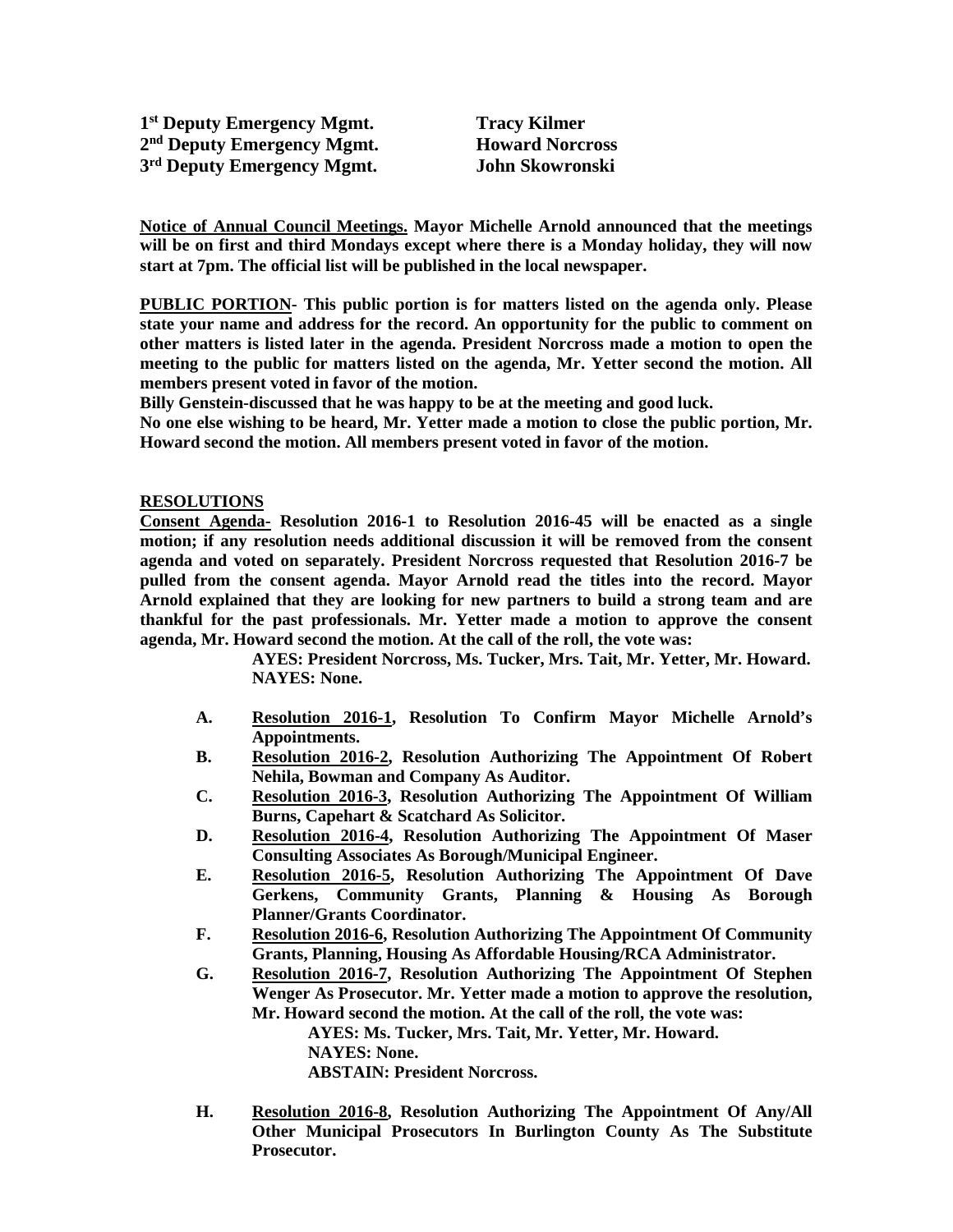- **I. Resolution 2016-9, Resolution Authorizing Appointment Of James D. Fattorini As Public Defender.**
- **J. Resolution 2016-10, Resolution Appointing Environmental Resources Management As Environmental LSRP Until Completion Of MEC R/I Contract.**
- **K. Resolution 2016-11, Resolution Appointing Maser Consulting As Environmental Engineer/Consultant.**
- **L. Resolution 2016-12, Resolution Authorizing Appointment Of William H. Kirchner, Environmental Resolutions, Inc., As Sewer Engineer.**
- **M. Resolution 2016-13, Resolution Authorizing Appointment Mark Ruderman Of Ruderman and Glickman As Special Counsel/Labor Attorney.**
- **N. Resolution 2016-14, Resolution Authorizing Appointment Of Thomas J. Hastie, Jr., Capehart Scatchard As Special Counsel/Bond Attorney.**
- **O. Resolution 2016-15, Resolution Appointing Hardenbergh Insurance Group As Insurance Consultant/JIF Risk Management Consultant And Authorizing JIF Risk Management Consultant Agreement.**
- **P. Resolution 2016-16, Resolution Authorizing Appointment Of Ted Rosenberg As A Special Counsel/Conflict Attorney.**
- **Q. Resolution 2016-17, Resolution Authorizing Appointment Parker, McCay As A Special Counsel/Conflict Attorney.**
- **R. Resolution 2016-18, Resolution Authorizing Appointment Of Environmental Resolutions Inc. As A Special Projects Engineer. Resolution 2016-19, Resolution Authorizing Appointment Of CME As A Special Project Engineer.**
- **S. Resolution 2016-20, Resolution Authorizing Appointment Of McManimom, Scotland As Redevelopment Counsel.**
- **T. Resolution 2016-21, Resolution Appointing John Gural As Burlington County JIF Fund Commissioner.**
- **U. Resolution 2016-22, Resolution Appointing Barbara A. Sheipe As Burlington County JIF Alternate Fund Commissioner.**
- **V. Resolution 2016-23, Resolution Appointing John Gural As Burlington County JIF Claims Coordinator.**
- **W. Resolution 2016-24, Resolution Appointing Tracy Kilmer As Burlington County JIF Safety Coordinator.**
- **X. Resolution 2016-25, Resolution Appointing John Gural As Administrator For The Borough Of Palmyra**
- **Y. Resolution 2016-26, Resolution Appointing Tracy Kilmer As Housing Official For The Borough Of Palmyra Until March 31, 2016.**
- **Z. Resolution 2016-27, Resolution Designating The Burlington County Times, And The Courier Post As The Legal Newspapers And GovDeals.com As The Legal Auction Site For Vehicles And Property.**
- **1. Resolution 2016-28, Resolution Authorizing Mayor Michelle Arnold to Execute Contracts With All Appointed Professionals After Review And Approval By The Solicitor And Chief Financial Officer.**
- **2. Resolution 2016-29, Resolution Authorizing The Payment Of Debt Service For The Borough of Palmyra And All Necessary Bills Required For January 2016.**
- **3. Resolution 2016-30, Resolution Appointing Crossing Guards For The Borough of Palmyra For 2016.**
- **4. Resolution 2016-31, Resolution Appointing John Gural As Hearing Officer For Non-Uniformed Employees.**
- **5. Resolution 2016-32, Resolution Appointing John Quigg, Jr. As SLEO II Officer To The Borough of Palmyra Police Department For Courtroom Security.**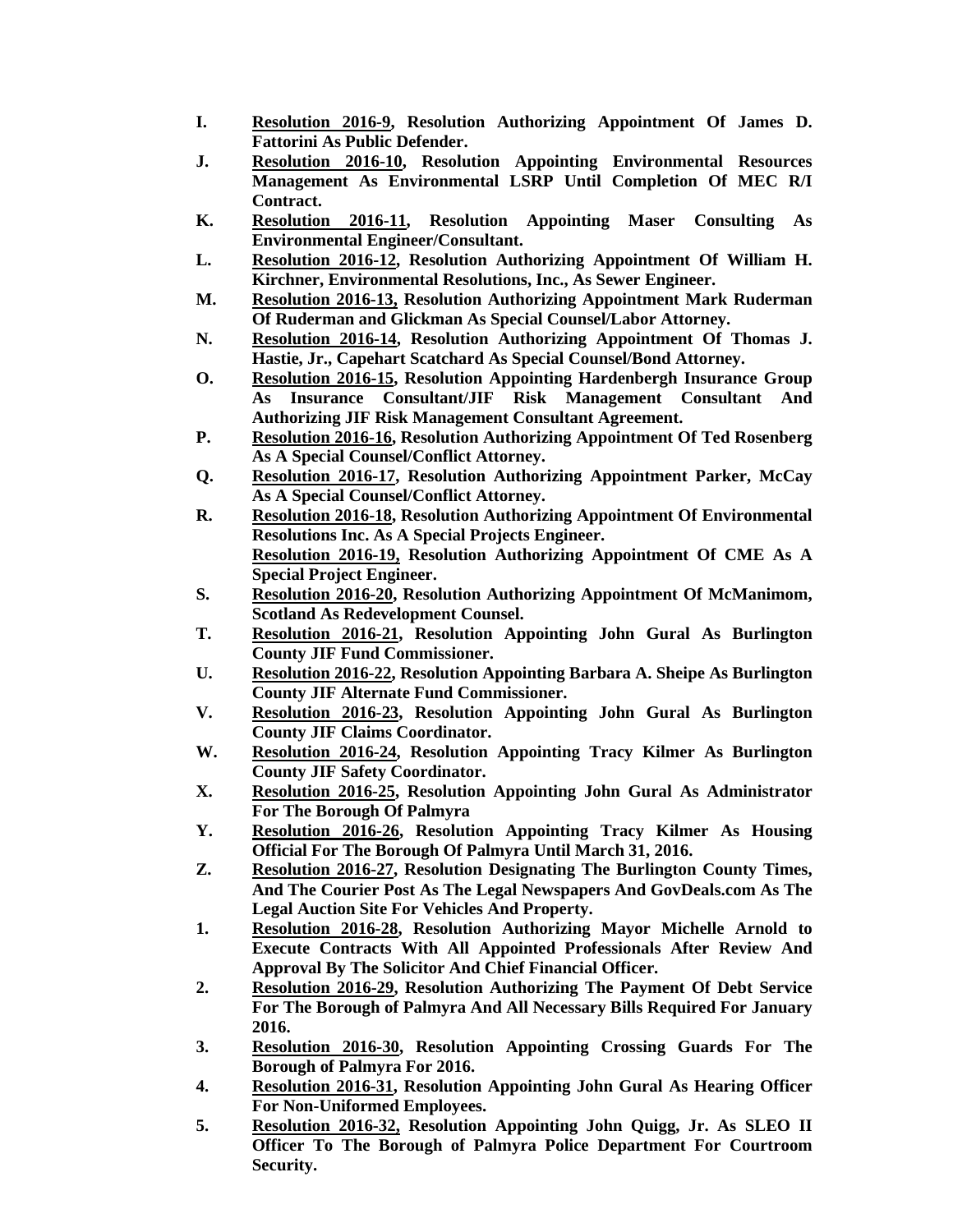- **6. Resolution 2016-33, Resolution Authorizing The Temporary Budget Appropriations In The 2016 Budget.**
- **7. Resolution 2016-34, Resolution Approving A Cash Management Plan For The Borough Of Palmyra.**
- **8. Resolution 2016-35, Resolution Fixing The Rate Of Interest To Be Charged On Delinquent Taxes, Sewer Payments And Assessments.**
- **9. Resolution 2016-36, Resolution Awarding 2016 Transportation And Disposal Of Sludge In The Amount Of \$.0779 Per Gallon to Franc Environmental Inc. Of Horsham PA.**
- **10. Resolution 2016-37 Resolution Awarding 2016 Collection System Cleaning and Maintenance Contract For Sewage Treatment Plant In The Amount of \$21,402. To Franc Environmental Inc. Of Horsham PA.**
- **11. Resolution 2016-38, Resolution Awarding The 2016 Maintenance Contract For The Sewer Treatment Plant In The Amount Of \$137,510 Plus Alternate #1 In The Amount Of \$68,220 For A Total Amount Of \$205,730.00 To Municipal Maintenance Of Cinnaminson NJ.**
- **12. Resolution 2016-39, Resolution Appointing Borough Of Palmyra Sewer Utility Employee Mark Allen To The Public Works Department.**
- **13. Resolution 2016-40, Resolution Appointing Greg Benson Sewer Plant Operator Level 1.**
- **14. Resolution 2016-41, Resolution Appointing Dale Palmer Part Time To Public Buildings and Grounds Department.**
- **15. Resolution 2016-42, Resolution Appointing Richard Dreby As Code Enforcement Officer For The Borough Of Palmyra.0**
- **16. Resolution 2016-43, Resolution Appointing Tracy Kilmer As Zoning Officer For The Borough Of Palmyra.**
- **17. Resolution 2016-44, Resolution Appointing Tanyika L. Johns As Tax Collector For The Borough Of Palmyra.**
- **18. Resolution 2016-45, Resolution Authorizing A Contract To Environmental Resolutions For The Community Center Accordion Partition Wall Project Not To Exceed The Amount Of \$7,800.00, subject to CFO certification.**

# **MOTIONS.**

**A. Authorizing An Offer Of Employment To Be Extended To Paul R. Henry For The Position Of Public Works/Sewer Superintendent For The Borough of Palmyra. President Norcross made a motion to authorize the offer, Mr. Yetter second the motion. All members voted in favor of the motion.** 

# **COMMENTS FROM THE GOVERNING BODY.**

**Mr. Howard thank everyone for coming today and that being an elected official is a lot of hard work, but worth it when you can address residents' concerns and that he is looking forward.** 

**Mr. Yetter thank everyone and that he will do his best for the Borough.** 

**Mrs. Tait discussed that there was a lot of cooperation last year and that a lot of projects were completed.** 

**Ms. Tucker thank everyone and that she is here for the residents and to stop her and say Hello.**